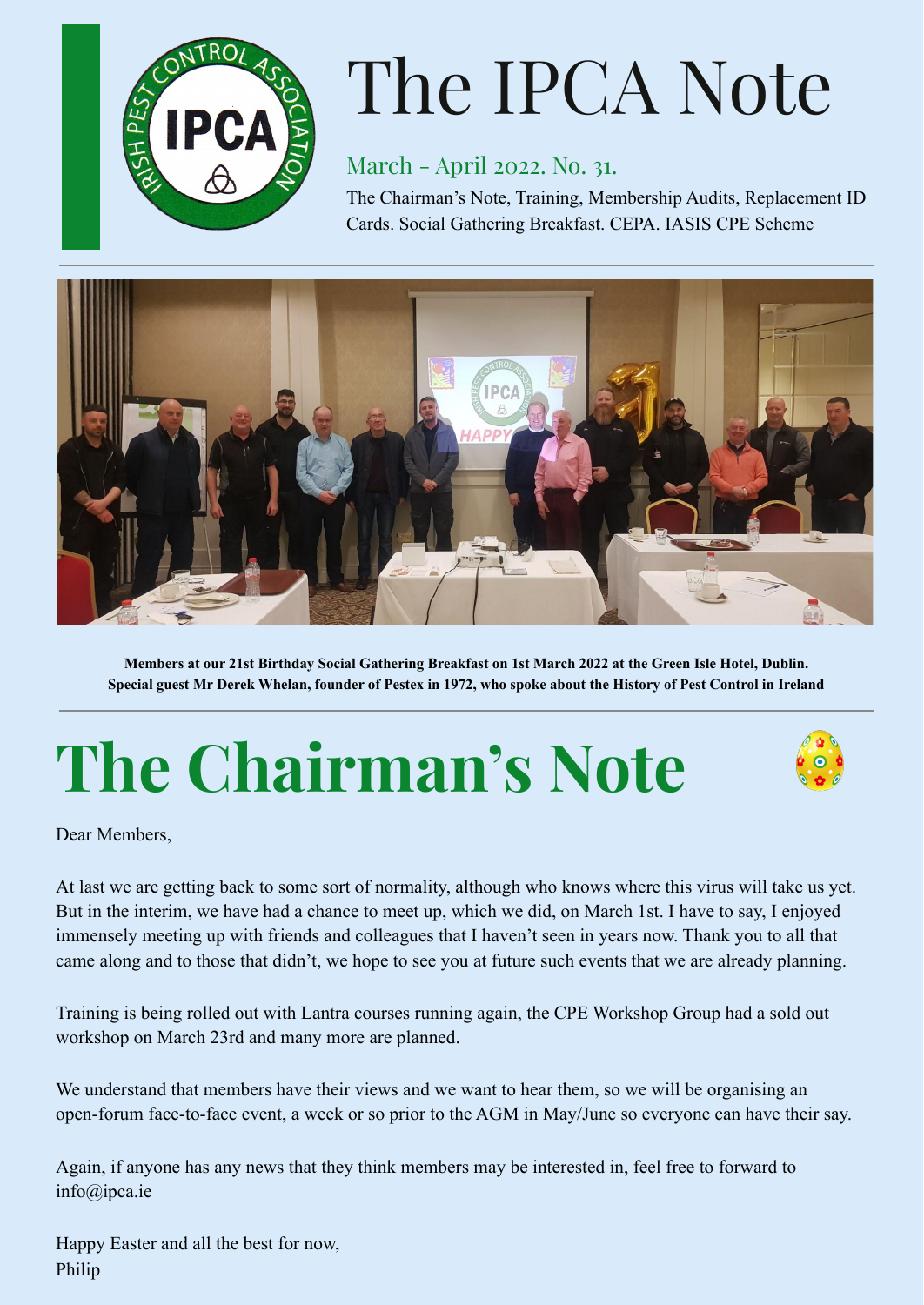# **Some other points to mention in this edition.**



#### Training.

There is another Lantra course running from April 18th for those new to the industry. CPE workshops have already been organised within the first quarter. More to follow. Please remember that all PMU's will require 50 IASIS points per year.

#### CEPA.

CEPA is the European Pest Control Association. IPCA has been a member for many many years but we felt that maybe we were not using this resource and so in recent years, we have sought to invest some time to find out what being a member of CEPA should mean to IPCA. In February 2020, Philip Cranley attended their Annual General Assembly and since then has attended on-line conferences with CEPA Task Forces and also subsequent bi-annual general assemblies. In 2022, Philip applied for and was elected as a board member of CEPA. We hope that having this voice at a European level will benefit Ireland and the IPCA.

## Membership Audits.

Our membership audit plan has now been drafted and some members will be contacted soon to arrange suitable dates for the audits.

# Social Gathering Breakfast.

IPCA had a social event on the 1<sup>st</sup> of March, the first in many years due to the covid pandemic. It was held at the Green Isle Hotel in Dublin. A relatively large group attended given the cautious return to normality we all are facing. The theme of the morning was The History of Pest Control in Ireland and guest speaker Mr Derek Whelan started the conversation with an overview of the origins of pest control, to the first Irish pest control companies, his own work within the industry that started in Insecticides in the 1960's to founding his own pest control company in 1972 – Pestex – that went on to become a major player in Ireland over the following two decades. Stories were shared between the group, photos of previous IPCA Boards, memorabilia such as wall plaques from long gone companies. The event finished off with a look back at the 21 years of the IPCA, a glimpse of how far we, in Ireland, have come compared to our European neighbours and suggestions from the group on ways to move forward. A worthwhile event and great to see our colleagues again, after such a long absence.